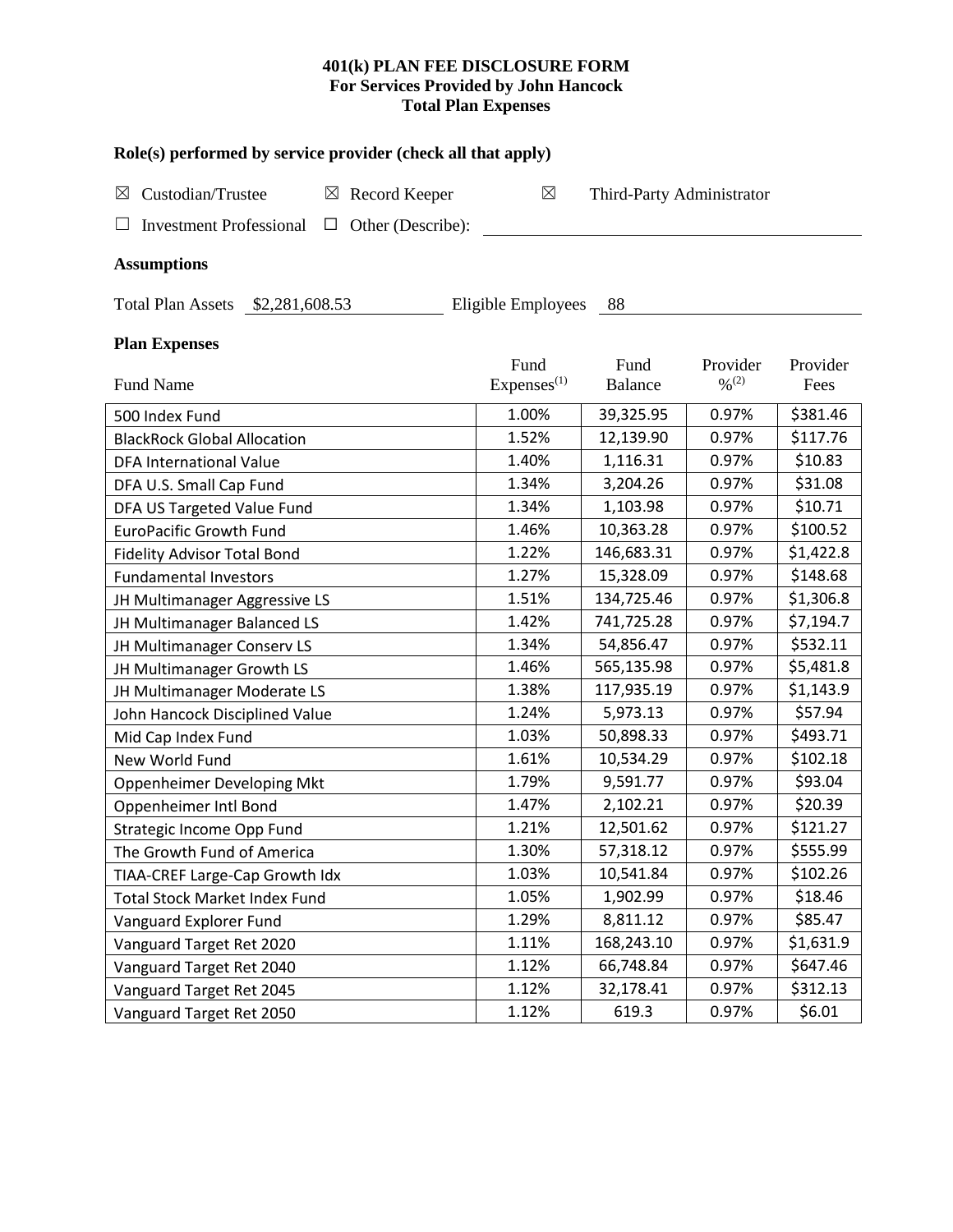| Provider fees paid from Fund Expenses                                   | \$22,131.60 |
|-------------------------------------------------------------------------|-------------|
| Provider fees deducted from participant accounts or paid by employer    | \$3,367.96  |
| Investment expenses (i.e., Fund Expenses not used to pay provider fees) | \$8,927.04  |
| Total ("all-in") plan expenses                                          | \$34,426.60 |

(1)Fund Expenses include the fund's expense ratio plus any "wrap" fee charged by the provider. The expense ratio is determined through an annual calculation, where a fund's operating expenses are divided by the average dollar value of its assets under management. Fund Expenses lower investor returns.

(2) Provider % includes revenue sharing paid to the provider by the investment fund or wrap fees added by the provider. These expenses lower investor returns.